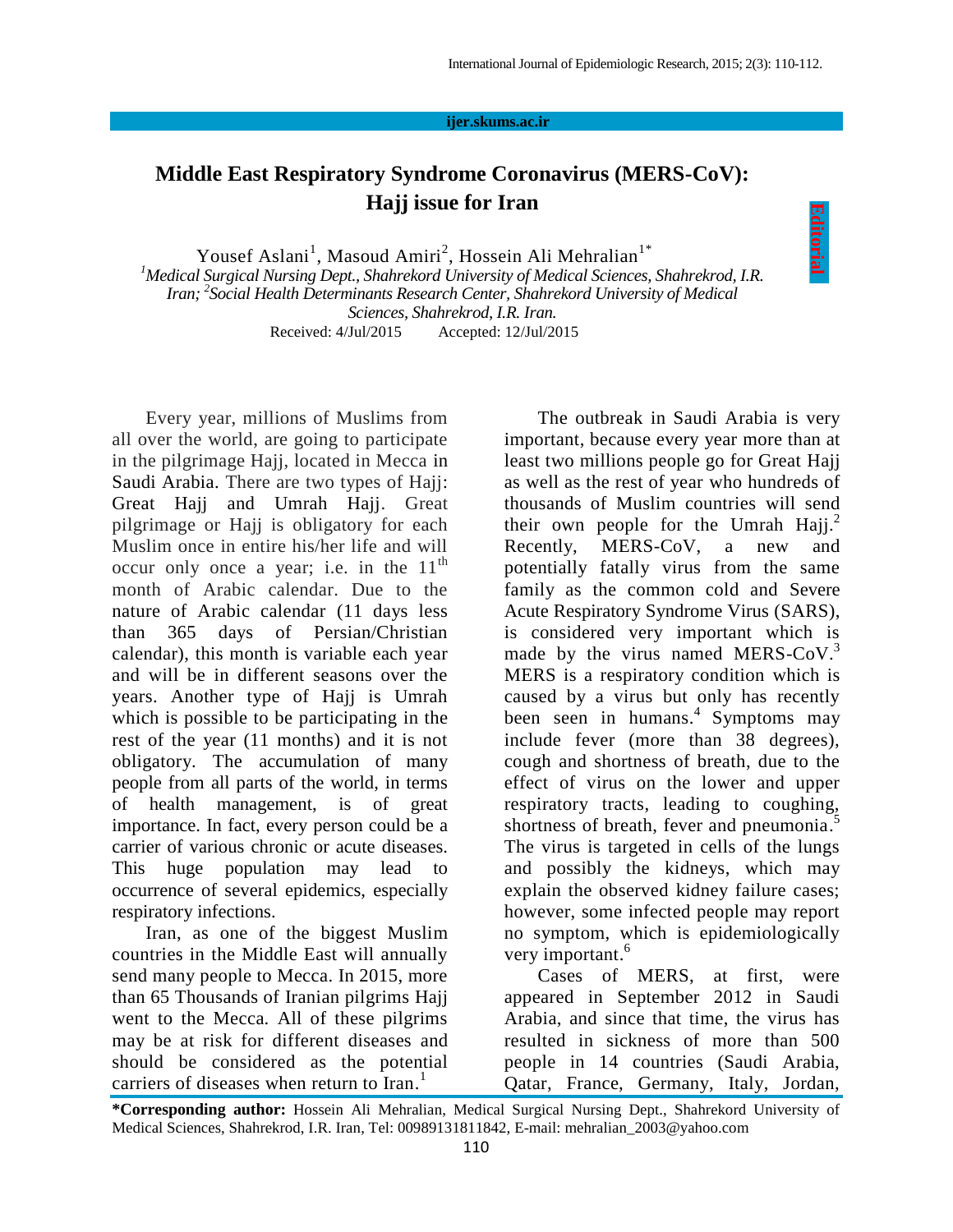Tunisia, United Arab Emirates, Oman, Greece, Malaysia, Iran, United kingdom and United states). <sup>7</sup> Unfortunately, about 30 percent of infected people have been died. <sup>6</sup> Geographically, most of the cases have been seen in the Middle East, particularly in Saudi Arabia. 4,5,8

Scientists believe that the virus may have been circulating in Arabian camels for [more than 20 years](http://www.npr.org/blogs/health/2014/02/25/282136478/deadly-mers-virus-circulates-among-arabian-camels) as well as [bats](http://wwwnc.cdc.gov/eid/article/19/11/13-1172_article.htm) as the initial culprit, possibly infecting camels and then humans.<sup>9</sup> Some early victims had worked with [camels,](http://www.cidrap.umn.edu/news-perspective/2014/03/who-says-first-patient-mers-cluster-had-camel-contact) ate (well-uncooked) camel meat or [drank](http://www.who.int/csr/don/2014_04_17_mers/en/)  unboiled [camel milk,](http://www.who.int/csr/don/2014_04_17_mers/en/) which has confirmed that the virus may pass from camels to humans. <sup>9</sup> However, the exact way of its spreading is not completely known, perhaps through air or bodily fluids.<sup>9</sup> It is a pity that many of patients were health care workers and family members who had close contact with an infected person.<sup>10</sup> Some other scientists state that MERS may epidemiologically be linked to healthcare facilities, suggesting nosocomial transmission. 9,10 For management of disease, patients are recommended to be isolated, either in a hospital or at home if the viral infection is not too severe. 5 The management of disease is mainly for the symptoms; for example, patients with breathing difficulties would be supported with a machine to provide extra oxygen, or be given medication for fever. There is no vaccine yet; and in the best-case scenario, it would take at least three years to develop one. 5

It is recommended that in order to prevent transmission of disease, the following tips would be considered by everyone: Washing hands regularly; using a tissue when sneezing or coughing; avoid touching the face during sneezing or coughing with unwashed hands; disinfecting surfaces which were in contact with infected people; being away from the patient or those who have

recently returned from Mecca, especially avoiding to kiss or shaking hand with pilgrims and their relatives.<sup>2,4,7</sup>

## **REFERENCES**

1. Last group of Iranian pilgrims sent to the land of revelation. Available from: http:// hajnews.ir/Default.aspx?tabid=89&ID=5662 (9/07/2015).

2. 65 thousand Iranian pilgrims Hajj are at risk MERS. Available from: http:// aftabnews. ir/ fa/ news/ 316665/ 65, 2015.

3. Middle East Respiratory Syndrome, 2015. Available from: http://www.cdc.gov/ coronavirus/mers/about.

4. Middle East respiratory syndrome corona virus (MERS-CoV), 2015. Available from: http://www.who.int/mediacentre/factsheets/ mers-cov/en/.

5. Gautret P., Benkouiten S., Salahedine I., Parola P. and Brouqui P. Preventive measures against MERS-CoV for Hajj pilgrims. The lancet. 2013; 13(10): 829-831. http://www.thelancet.com/pdfs/journals/lanin f/PIIS1473309913702597.pdf. Volume 13, No. 10, p: 829–831, October 2013.

6. Assiri A, McGeer A, Perl TM, Price CS, Al Rabeeah AA, Cummings DA, et al. Hospital outbreak of Middle East respiratory syndrome coronavirus. N Engl J Med. 2013; 369: 407-16. Available from: http://www.nejm.org/doi/full/10.1056/NEJMo a1306742.

7. Public Health England. Risk assessment of Middle East Respiratory Syndrome Coronavirus (MERS-CoV). PHE publications gateway number: 2015341: published: September 2015. Available from: from: https://www.gov.uk/government/uploads/syst em/uploads/attachment\_data/file/461192/ME RS-CoV\_RA\_sep\_2015\_final.pdf.

8. Memish ZA, Zumla A, Alhakeem RF, Assiri A, Turkestani A, Al Harby KD, et al. Hajj: infectious disease surveillance and control. Lancet. 2014; 383(9934): 2073-82.